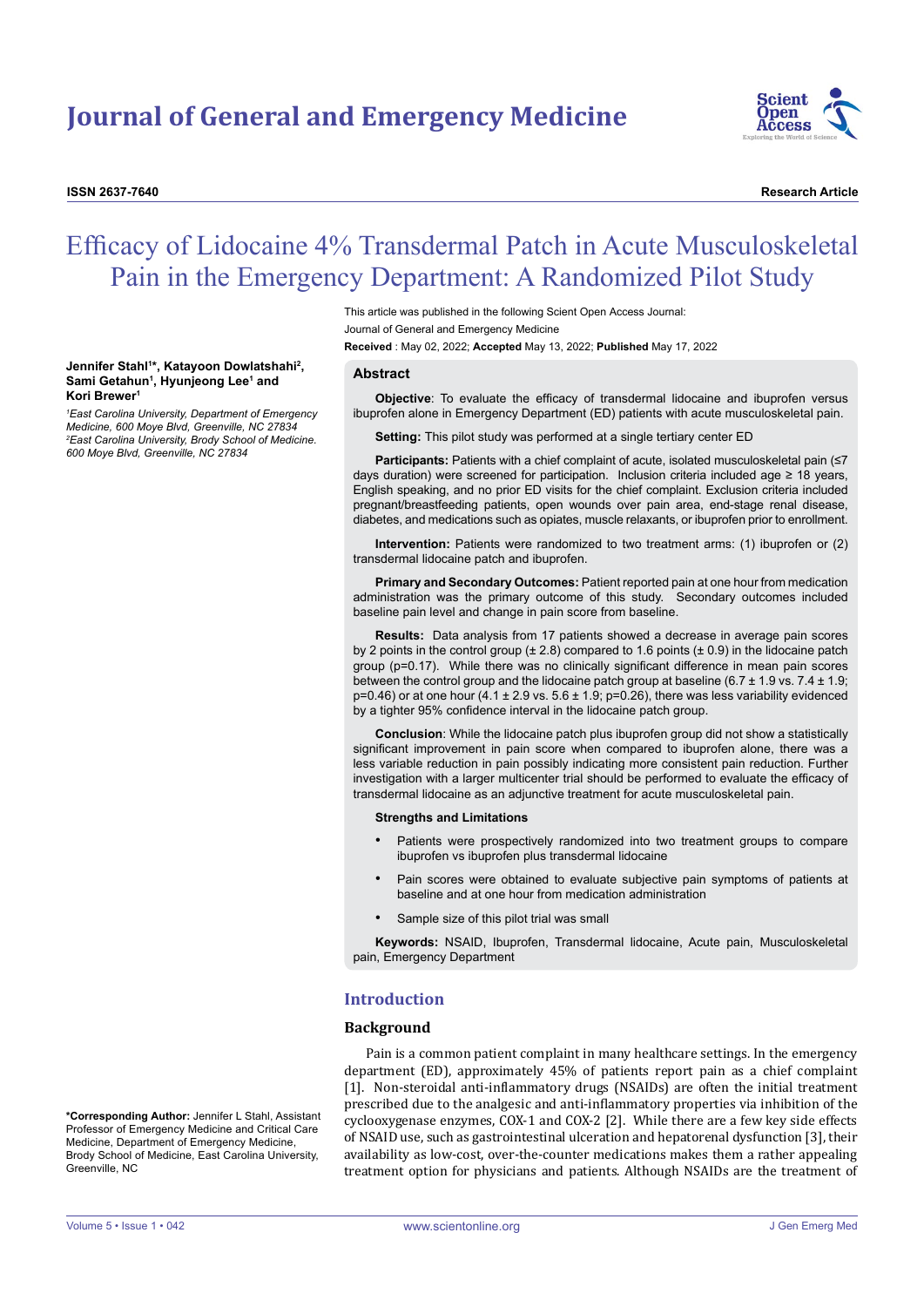choice for low acuity musculoskeletal pain [4], they may not always be sufficient as sole treatment in terms of efficacy, time to achieve relief, and maintenance of relief [3].

When NSAIDs and conservative therapy alone do not provide adequate relief, patients and physicians often seek other options for treatment including opiate medications [3,5]. In the era of the opioid prescription crisis, finding alternative pain management therapies is of the utmost importance [6]. Transdermal lidocaine is an alternative agent for the treatment of musculoskeletal pain and has become popular in the ED setting [5,7,8]. Lidocaine promotes analgesia by targeting and suppressing sodium ion channels in neurons that respond to nociception. Lidocaine patches allow analgesia to be localized to the source of pain without the systemic side effects that accompany the administration of other medications including NSAIDs [8].

## **Importance**

Transdermal lidocaine has shown some efficacy in specific conditions. In patients with post-herpetic neuralgia and postoperative cesarean surgery, lidocaine patches have been shown to be an effective treatment modality [8,9]. The off-label use of lidocaine patches for persistent incisional pain following cardiac surgery and in traumatic rib fractures has depicted mixed results, with the former not finding it beneficial in contrast to the latter [8-10]. There remains continued support for the addition of the lidocaine patch in a multimodal pharmacological treatment plan for pain because of its ability to relieve varying cases of acute pain. Lidocaine 4% patches have minimal side effects and include redness or irritation at the site of application, allergic reaction to the medication, and risk of lidocaine toxicity if not used as directed. Transdermal 4% lidocaine is available over the counter and at relatively low cost to consumers [10].

## **Goals of this Investigation**

This study aims to investigate the efficacy of the 4% lidocaine patch (Lidocare Pain Relief Patch™) in the management of acute musculoskeletal pain in patients who present to the ED. This is a pilot study and was performed to evaluate the recruitment ability of patients who present with isolated acute musculoskeletal pain in the ED. Given the difficult logistics of treating patients in a sometimes variable environment in the ED, we sought to evaluate the feasibility of a full scale study of this treatment protocol with a pilot study.

# **Materials And Methods**

## **Study Design and Setting**

This study was a single center, randomized controlled pilot trial with 1:1 randomization of study participants into two treatment arms. Patients who presented to the Emergency Department at a tertiary center with over 120,000 visits annually were screened for enrollment in this study. This study was approved by the East Carolina University Institutional Review Board (UMCIRB 17- 001594) and was obtained prior to initiation and data abstraction. Informed consent was obtained for each patient enrolled.

#### **Selection of Participants**

Patients who presented with a chief complaint of acute, isolated musculoskeletal pain (≤7 days duration) and who met inclusion/exclusion criteria were recruited into the study. Participants had to be  $\geq$  18 years old, speak English, and have had no prior ED visits recorded on electronic medical records for the chief complaint. Exclusion criteria included pregnant/ breastfeeding patients, open wounds over area of pain, endstage renal disease (ESRD), diabetes, patients prescribed opiate medications or muscle relaxants (Flexeril, Valium, Tizanidine, Robaxin, etc.) during an initial visit to the ED, or patients who received < 800 mg oral dosage of ibuprofen at triage.

#### **Interventions and Measurements**

Informed consent was obtained on patients who met inclusion and exclusion criteria and agreed to participate in the study. Participants were then randomized into one of the two treatment arms: 1) 800 mg oral ibuprofen alone or 2) 800 mg oral ibuprofen plus a 4% lidocaine patch (Lidocare Pain Relief Patch™). Randomization was done utilizing a 1:1 ratio of prefilled envelopes that were randomly opened at time of enrollment and consent. Patients and study team were blinded to treatment group allocation. Once the envelope was selected it was handed to the treatment nurse who opened the envelope and administered the proper study medication. Following medication administration, patients were observed for relief of symptoms for 1 hour in the ED. The main outcome measurement was patient reported pain 1 hour after administration of medications in the ED. Using a 10-point Likert pain scale, patients circled a number corresponding to their pain at baseline (prior to the administration of medication) and at one hour from time of medication initiation.

## **Analysis**

The data obtained and changes in pain ratings over time were analyzed using ANOVA, one sample t-test, and paired t-test.

## **Results**

A total of 23 participants were enrolled in this study with 17 patients used for final analysis. The 6 patients that were removed from data analysis did not complete study protocol and therefore did not have complete data. Five patients received ibuprofen medication (appropriate study dose 800 mg) but from the main medication dispensary in the ED instead of the allocated study medication dispensary which breech study protocol. One patient received an opiate medication after enrollment in the study. These 6 patients were not included in data analysis. Of the 17 patients who completed the study protocol, there were 10 patients randomized into the control group and 7 patients in the lidocaine patch treatment group. Pain scores at baseline and 1 hour from medication administration in the ED are displayed in Table 1 for both treatment groups.

As depicted in Figure 1, there was no clinically significant difference in mean pain scores between the control group and the lidocaine group at baseline  $(6.7 \pm 1.9 \text{ vs. } 7.4 \pm 1.9; \text{ p=0.46})$  or at 1 hour post medication administration  $(4.1 \pm 2.9 \text{ vs. } 5.6 \pm 1.9)$ ; p= 0.26). In the control group, 20% of patients had a reported baseline pain score of less than 5 which increased to 50% of patients at 1 hour from medication administration in the ED. For the lidocaine patch treatment group, 14% of patients had a reported baseline pain score of less than 5 which increased to 42% of patients at 1 hour from medication administration in the ED. This correlates to a 30% and 28% pain reduction to a pain score less than 5 for the control group and treatment group respectively. On average, pain scores decreased by 2 points in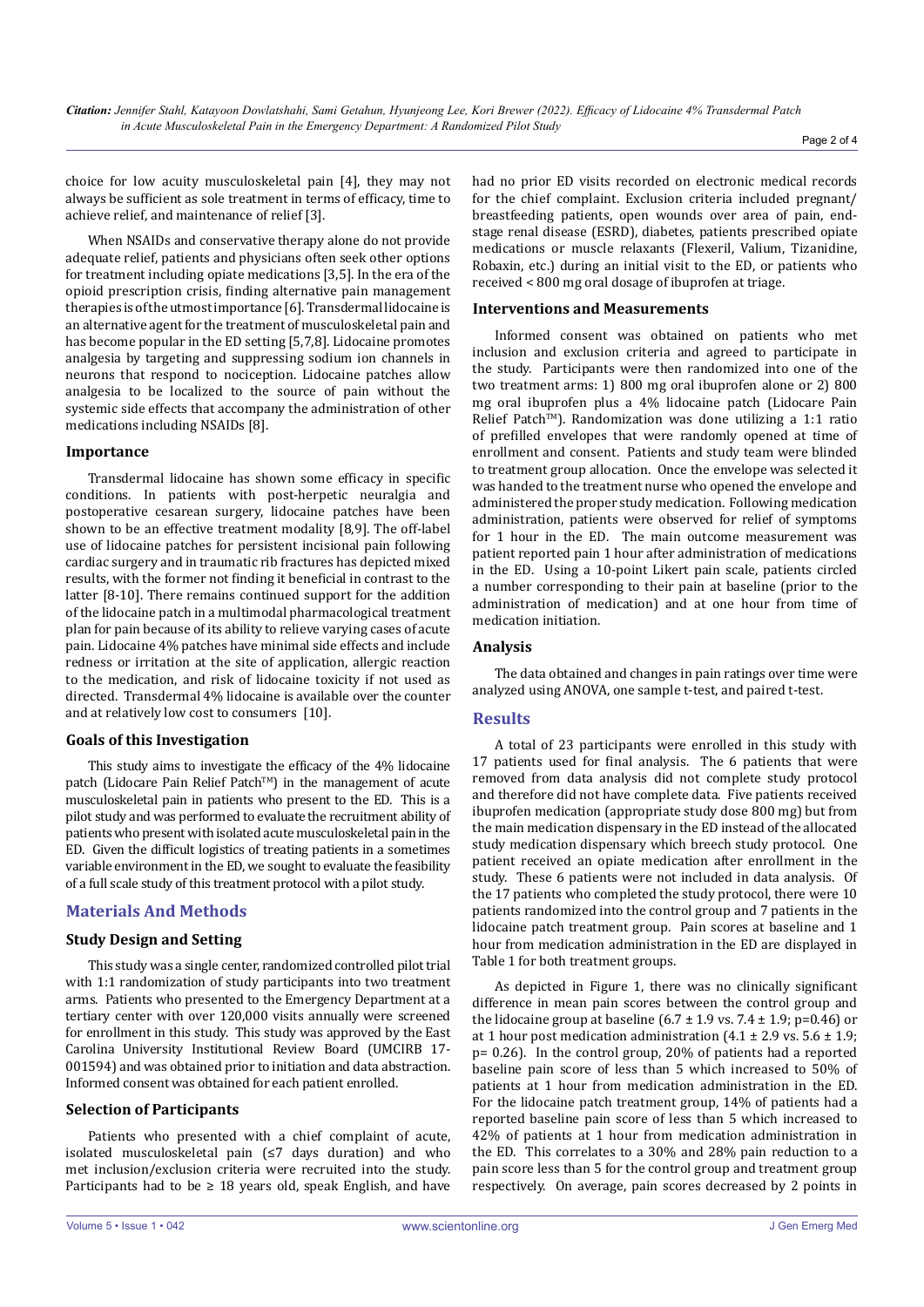*Citation: Jennifer Stahl, Katayoon Dowlatshahi, Sami Getahun, Hyunjeong Lee, Kori Brewer (2022). Efficacy of Lidocaine 4% Transdermal Patch in Acute Musculoskeletal Pain in the Emergency Department: A Randomized Pilot Study*

| Page 3 of 4 |  |  |  |
|-------------|--|--|--|
|-------------|--|--|--|

| rapid 1: 1 and 000100 at pagemio and at 1 hour bethoon a catmont groups. |                      |                        |  |         |                      |                        |  |  |
|--------------------------------------------------------------------------|----------------------|------------------------|--|---------|----------------------|------------------------|--|--|
| <b>Patient</b>                                                           | Pain Score (Initial) | Pain Score (Discharge) |  | Patient | Pain Score (Initial) | Pain Score (Discharge) |  |  |
|                                                                          | 6                    | 5                      |  | 11      | 8                    |                        |  |  |
| $\mathcal{P}$                                                            | 6                    | 8                      |  | 12      | 6                    | 3                      |  |  |
| 3                                                                        |                      | 6                      |  | 13      | 4                    | 4                      |  |  |
|                                                                          | 8                    | 3                      |  | 14      | 8                    | 6                      |  |  |
| 5                                                                        | 8                    | 6                      |  | 15      | 8                    |                        |  |  |
| 6                                                                        | 9                    | $\Omega$               |  | 16      | 10                   | 8                      |  |  |
|                                                                          | 3                    |                        |  | 17      | 8                    |                        |  |  |
| 8                                                                        | 4                    | 2                      |  |         |                      |                        |  |  |
| 9                                                                        | 8                    | 8                      |  |         |                      |                        |  |  |
| 10 <sup>1</sup>                                                          | 8                    |                        |  |         |                      |                        |  |  |

**Table 1**: **Pain Scores at baseline and at 1 hour between treatment groups**

Table 1: A) Ibuprofen group with baseline pain score (average 6.7) and pain score at 1 hour post medication administration (average 4.1). B) Ibuprofen + Transdermal Lidocaine group with baseline pain score (average 7.4) and pain at hour post medication administration (average 5.6)



the control group  $(\pm 2.8)$  compared to 1.6 points  $(\pm 0.9)$  in the lidocaine patch group (p=0.17), shown in Figure 2. The median change in pain score was -2.0 in both groups, with a range of 2 to -9 in the control group and 0 to -3 in the lidocaine patch group as depicted in Figure 2.

Figure 1: Patient pain scores at baseline and 1 hour post medication administration, with thick lines representing means. Thin lines represent 95% CI

Figure 2: Change in pain scores from admission to 1 hour post medication administration. Whiskers represent 95% confidence interval.

## **Discussion**

NSAIDs are a common treatment modality for acute pain in the emergency department with a relatively low safety profile [2]. Despite the anti-inflammatory effects of NSAIDs, many patients in the ED often do not have adequate control of their acute pain. In the PROTACT trial, less than 20% of patients had adequate pain control of acute musculoskeletal extremity injuries at the time of discharge from the ED [11]. Farrar et al. looked at clinically relevant pain relief for acute pain and found that a 33% or more decrease in pain intensity was a good surrogate measure of a patient-determined clinical response [12]. In our study there was



a 2-point decrease in pain severity for the ibuprofen control group (20% reduction) and 1.6 point decrease in pain severity for the ibuprofen and transdermal lidocaine experimental group (16% reduction). In general, if we applied a goal of 33% pain intensity reduction, neither study arm achieved this. It is important to note that the severity of pain for both groups was similar with average baseline pain scores of 6.7 and 7.4 (control and experimental group respectively) which are both within the moderate severity of pain. Both study groups achieved similar results for pain scores of < 5 at 1 hour from medication administration (50% for control and 42% for experimental group). Perhaps with initial baseline pain scores in the moderate scale range, a more useful indicator of adequate pain relief would be reduction of pain scores to < 5 of which almost half the patients in both treatment groups achieved this. Further studies may benefit from alternate indicators of pain control with regards to relief of moderate musculoskeletal pain.

Although the overall change in the pain scores is similar for both the control group and the treatment group, the lidocaine patch treatment group had much less variability as evidenced by a tighter 95% CI. This suggests that while pain control through the addition of the lidocaine patch may not be stronger, it may be consistently more effective [13]. One of the advantages